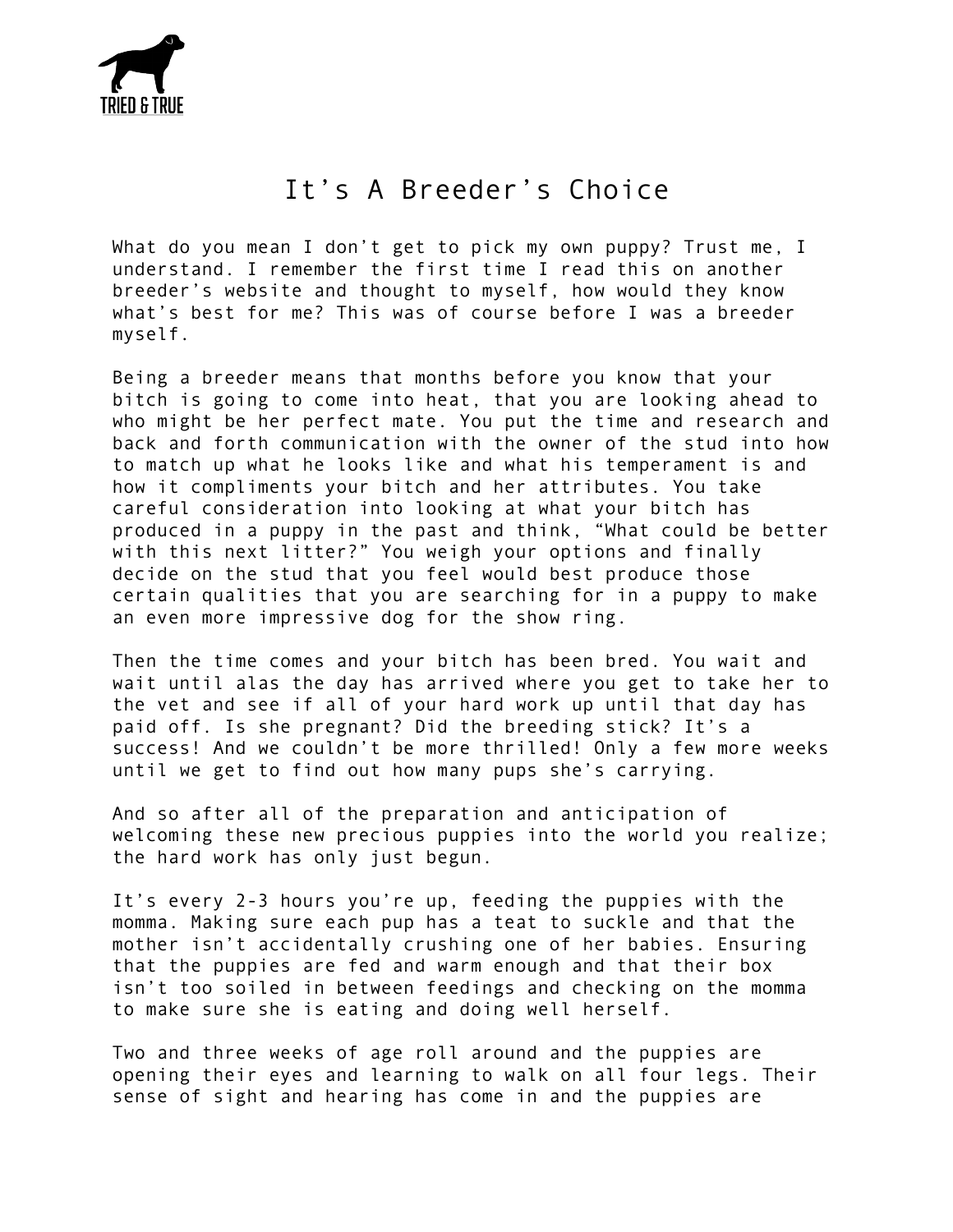learning quickly how to fight for a feeding spot with their mother. Momma has her hands full now as her little ones are all over her. They are growing up quick and you are starting to notice each individual puppy's personality develop. "Oh he's a bit feisty and likes to be first in line to feed." "Aw, she is so sweet and is always looking for a litter mate to snuggle." "Uh oh, that one is definitely a trouble maker, always picking on her brothers and sisters." It's the countless hours that as a breeder you put into caring for and stressing over the health and development of the litter. Taking note that one pup is falling behind and needs extra time alone with its mother. Or seeing that this pup just isn't acting right and needs closer supervision. Being a breeder is knowing from about four weeks on which pups stand out as potential prospects for being apart of your kennel and which pups are cute but won't make the cut.

Four, five, and six weeks arrives sooner than you anticipate and you have made it out of the woods with the fragility of the pups' health. By no means are we safe to stop worrying about the litter, but by this point we have avoided many major health crises that could have taken place. Now the fun begins. The pups are full blown developed into their personalities. They fight, and bite with their sharp, piranha-like teeth, they bark and growl, and run around like Tazmanian devils. They have learned how to drive their mother crazy during feeding and they know just how to look at you as to persuade you into picking them up out of their box for a few extra kisses and cuddles before it's time for them to settle down and go to sleep.

By this point, you know every single pup of the litter. You have observed and taken note of the little quirks of each puppy's personality that make it unique and special. You see how they stand out from the others of the litter. How they interact and play, how well they eat, and their sleeping tendencies. You know which one is the lazy one of the bunch and which one has all the energy in the world. You know which ones are more obedient and which ones have that little rebellious attitude in them. It's clear to see as you have spent all of your days with them for over two-months. And then the time comes when you have set aside the few elite pups of the litter that catch your eye and spark hope inside of you that this may be the one that makes it big in the show ring!

The phone calls and emails roll in and much interest is generated about the litter. Susan from Detroit wants a chocolate boy and Dan from Tallahassee wants a black boy. So you take into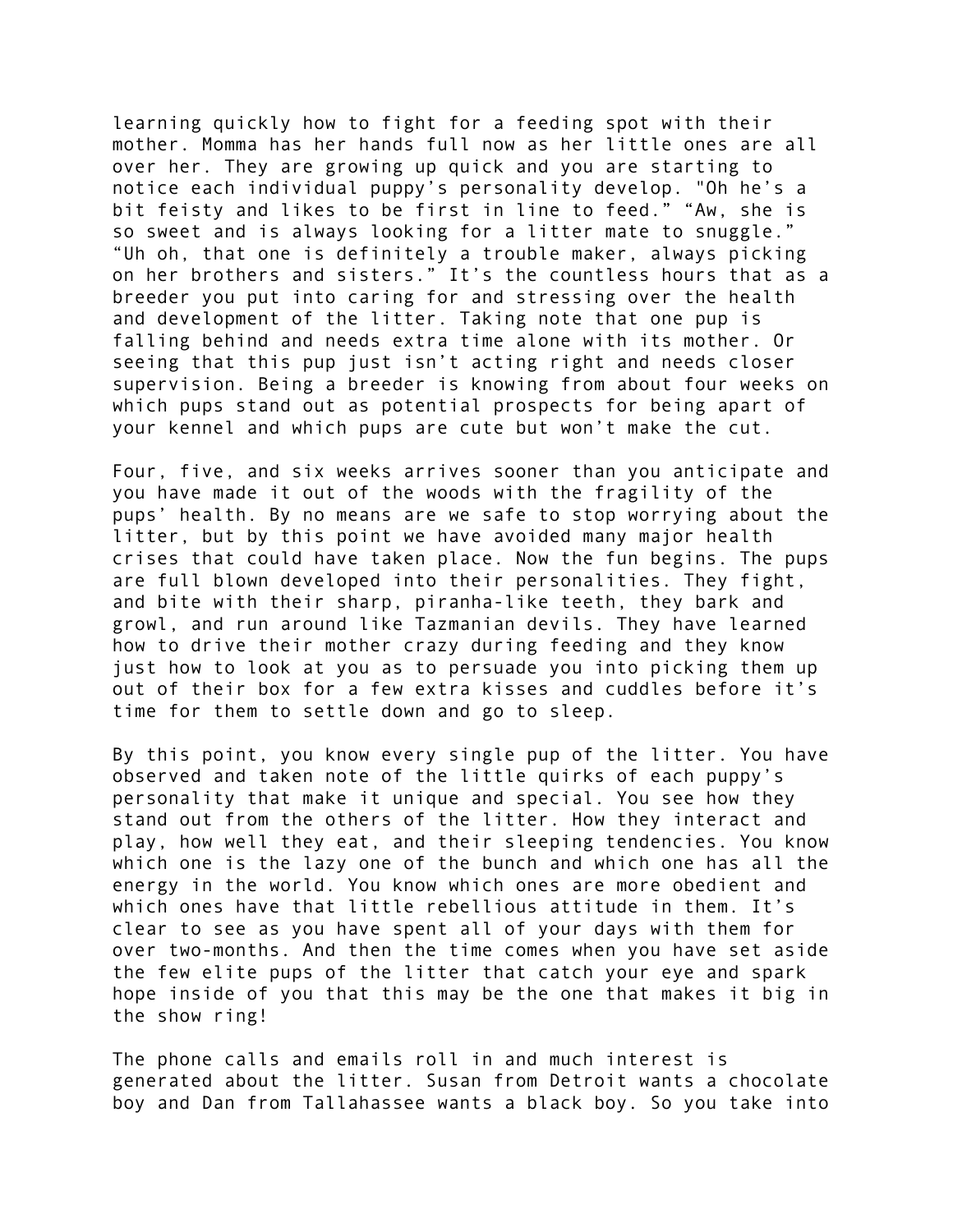consideration what is available from your litter after you have picked your prospects as the breeder. You talk to Dan and Susan and you find out more about what they are looking for in a dog.

Susan had a chocolate boy lab for fifteen years. His name was Wolf and he was the best dog she could have ever imagined. He was her best friend and closest companion. He loved swimming in the lake by their house and going for walks every single day. He especially loved snow in the winter and always being close by to Susan. He died at an old age and now Susan wants another special pup to replace what she had with Wolf. You learn that Susan lives on a good bit of land and that her pup will be getting lots of exercise. She wants a dog with a bit of spunk and energy, certainly not the lazy one of the litter. "No problem Ms. Susan, we know just the pup for you!"

Dan on the other hand, has never had an English Labrador before but has parents who have. He adores the calm and lovable temperament of the breed and just knows that it would be the right fit for his eight-year-old daughter. He is looking for a male dog who will be protective of his little girl. He wants a pup who is not eager to run off on a big adventure, but one who will stay right by their side and be content with whatever environment he's in. His little girl has Autism and he knows that a high-energy pup might be too much for his daughter. "Sir, I think I have just what you're looking for."

You see, the breeder doesn't just know the litter from the very day it was born up until the day it leaves, but the breeder gets to know the client and what he/she is looking for. A true breeder has a lasting relationship with the families who are entrusted with a pup from one of their litters. A breeder stays in touch with their clients and knows how the pup is doing at three months old and nine months old and two years old. We love to see pictures of our pups growing up and want to know when there is a problem or concern. A breeder cares about how the pup settles in to its' new home and how the family is doing as well.

A breeder knows a litter inside and out and a relationship with a potential client goes much deeper than a name and number. Each client who is chosen as a recipient of a Tried & True Labrador pup becomes family. We as the breeder, take on the responsibility of getting to know you, your family, your home environment, your interests and preferences, and then work with you to give you just what you're looking for. It's a relationship that goes beyond the day you pick up your pup!